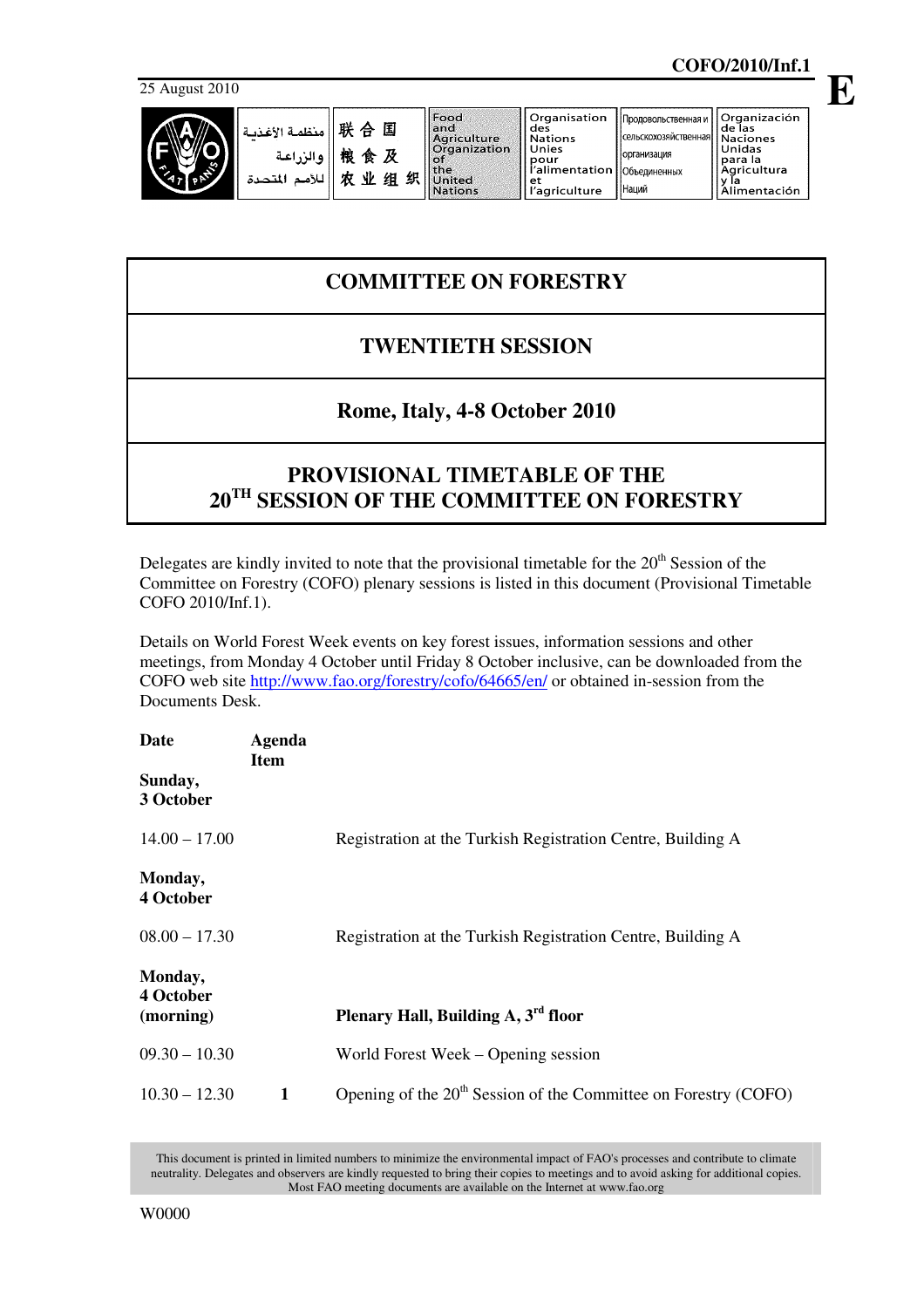| Monday,<br>4 October<br>(morning)<br>cont'd | $\boldsymbol{2}$           | Adoption of the Agenda<br>(document COFO 2010/2)                                                                                                                                                                                                                                                   |
|---------------------------------------------|----------------------------|----------------------------------------------------------------------------------------------------------------------------------------------------------------------------------------------------------------------------------------------------------------------------------------------------|
|                                             | $\mathbf{3}$               | Election of Officers and Designation of the Drafting Committee                                                                                                                                                                                                                                     |
|                                             | $\overline{\mathbf{4}}$    | Global Forest Resources Assessment: the way forward<br>(document COFO 2010/4)                                                                                                                                                                                                                      |
| $12.30 - 14.30$                             |                            | Lunch break                                                                                                                                                                                                                                                                                        |
| Monday,<br>4 October<br>(afternoon)         |                            | Red Room, Building A, 1 <sup>st</sup> floor                                                                                                                                                                                                                                                        |
| $14.30 - 16.00$                             | 5                          | Forest Biodiversity, Fire and Water in the Context of Climate Change<br>(documents COFO 2010/5.1, COFO 2010/5.2 and COFO 2010/5.3)                                                                                                                                                                 |
| Tuesday,<br>5 October<br>(morning)          |                            |                                                                                                                                                                                                                                                                                                    |
| $09.30 - 11.30$                             | 5<br>(cont <sup>2</sup> d) | Forest Biodiversity, Fire and Water in the Context of Climate Change<br>Session 1 – Fire and Health (Red Room, Building A, $1st$ floor)<br>(document COFO 2010/5.2)<br>Session $2$ – Water (Green Room, Building A, $1st$ floor)<br>(document COFO 2010/5.3)                                       |
| $11.30 - 12.30$                             | 5<br>(cont <sup>2</sup> d) | Wrap up in Plenary (Red Room, Building A, $1st$ floor)<br>Forest Biodiversity, Fire and Water in the Context of Climate Change                                                                                                                                                                     |
| $12.30 - 14.30$                             |                            | Lunch break                                                                                                                                                                                                                                                                                        |
| Tuesday,<br>5 October<br>(afternoon)        |                            |                                                                                                                                                                                                                                                                                                    |
| 18.15                                       |                            | Reception (Atrium, Ground Floor, Buildings A and B)                                                                                                                                                                                                                                                |
| Wednesday,<br>6 October<br>(morning)        |                            |                                                                                                                                                                                                                                                                                                    |
| $09.30 - 11.30$                             | 6                          | Emerging Opportunities and Challenges in Forest Finance and Forest<br>Governance<br>Session 1 – Strengthening Public Finance (Red Room, Building A,<br>$1st$ floor) (document COFO 2010/6.1)<br>Session 2 - Governance (Green Room, Building A, 1 <sup>st</sup> floor)<br>(document COFO 2010/6.2) |
| $11.30 - 12.30$                             | 6<br>(cont <sup>2</sup> d) | Wrap up in Plenary (Red Room, Building A, $1st$ floor)<br>Emerging Opportunities and Challenges in Forest Finance and Forest<br>Governance - REDD-plus (document COFO 2010/6.3)                                                                                                                    |
| $12.30 - 14.30$                             |                            | Lunch break                                                                                                                                                                                                                                                                                        |